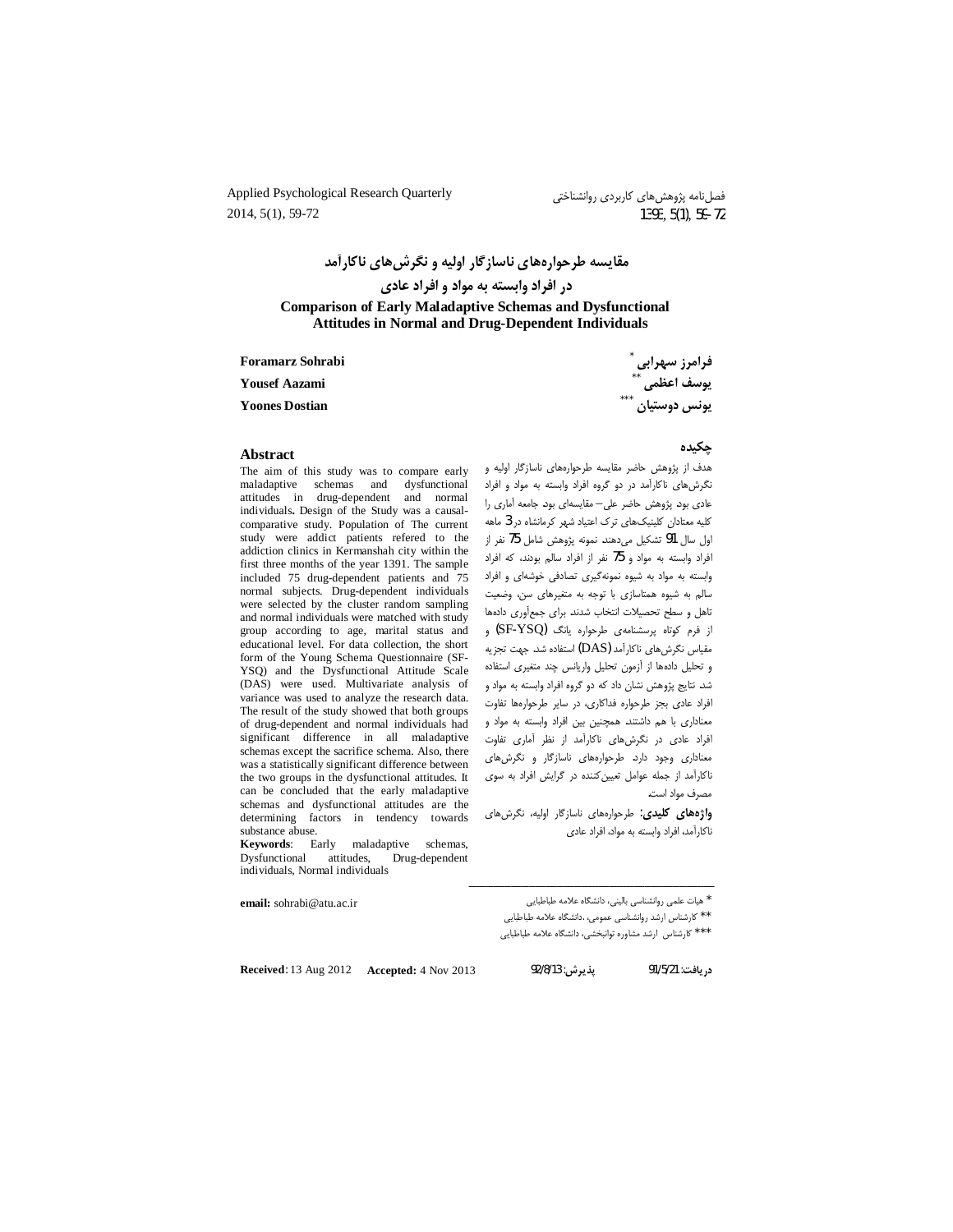فصلنامه پژوهشهای کاربردی روانشناختی، علمی- پژوهشی، شماره 1، سال پنجم

#### مقدمه

اعتیاد به مواد مخدر یک بیماری جسمی، روانی، اجتماعی و معنوی است (گالانتر،2006) که امروزه به یکی از مهمترین بحرانهای دنیای کنونی تبدیل شده است و سلامت، رفاه، ثبات سیاسی، اقتصادی و ساختار اجتماعی کشورهای مختلف جهان را تهدید می کند (شیرز، ویلیامز و ویلکینز، 2010). در زمینه وابستگی به مواد<sup>ا</sup>، عوامل گوناگون روانِشناختی، اجتماعی، خانوادگی و زیستشناختی درگیر هستند (مجید، کولدر، استرود، نیکتر و نیکتر، 2009). پژوهش های مختلف بـر عوامل خطرساز و سبب شناسی چندگانه متمرکز شدهاند. اگرچه بر عاملهای اجتماعی در گرایش به مواد تأکید بسیار می شود، اما سوء مصرف با فرایندهای زیستی و روانشناختی نیز مرتبط است (گلانتر،1992) و این بیانگر این نکته است که اعتياد از جمله بيماري هايي است كه تحت تاثير سه بعد زيستي، اجتماعي و رواني است (هاديان مباركه، نوری و ملکپور، 1389) و بنا به اعتقاد بسیاری از پژوهشگران از بعد روانشناختی، شخصیت<sup>2</sup> مهمترین عامل زمینهساز در ابتلا به اعتیاد است و این تصور وجود دارد که سوء مصرف کنندگان مواد، دارای ضعفهای شخصیتی هستند که آنها را نسبت به مصرف داروها و معتاد شدن به آنها آسیب پذیر میسازد (هانسن و پريويک، 2001).

بر اساس تحقیقات و بررسیهای انجام شده، فرایندهای اعتیاد تحت تاثیر باورها و نگرش های بیماران است (هولمن، 2004). طرحوارههای ناسازگار اولیه بر بسیاری از اختلالات و جنبههای شخصیت تاثیر میگذارند. طرحوارههای اولیه بر عمیقترین سطح شناخت، معمولا بیرون از آگاهی عمل میکند و افراد را از لحاظ روانشناختی نسبت به افسردگی، اضطراب، روابط ناکارآمد، اعتیاد، آسیب کودکی، هراس اجتماعی، سوء مصرف مواد، اختلالات خوردن و اختلالات شخصیت آسیب پذیر می سازد (مانند تیم، 2010 الف؛ پانگ، کلوسکو و ویشار، 2003). اغلب مشکلات بین فردی که افراد تجربه می کنند تحت تاثیر شیوه تصور اَنها در مورد خود و دیگران است. این شیوه تصور طرحواره<sup>3</sup> نامیده می شود (یک، 1967؛ نقل از ذوالفقاري، فاتحي;اده و عابدي، 1387). رشد طرحواره اغلب به دوران كودكي باز مي گردد. مطابق نظر یانگ (1999) بعضی از افراد به خاطر تجارب کودکی منفی طرحوارههای ناسازگار اولیهای<sup>4</sup> را ایجاد می کنند که بر شیوه تفکر، احساس و رفتار آنها در روابط صمیمانه بعدی و سایر جنبههای زندگی اشان تاثیر میگذارد.

 $1$  drug Dependency

<sup>2.</sup> personality

schema

<sup>&</sup>lt;sup>4</sup>, early maladaptive schemas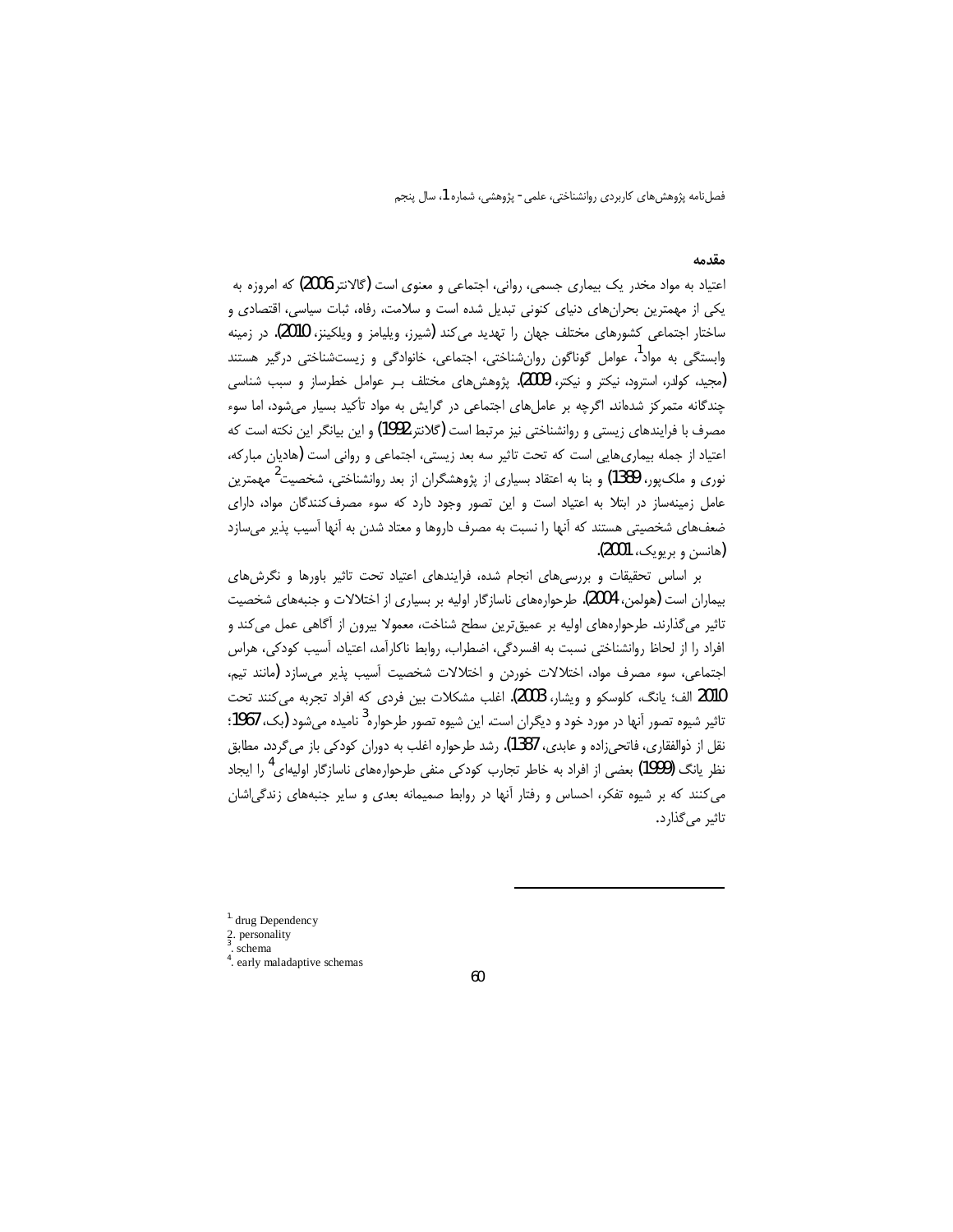طرحوارههای ناسازگار اولیه به عقاید عمیقا منفی درباره خود، دیگران و جهان اشاره دارد که ممکن است در طی اولین سالءای زندگی بوجود بیاید (ویرجیل زیگلر - هیل، گرین، آرناو، سیسمور و مایرز، 2011). در واقع طرحوارههای ناسازگار اولیه در طول زندگی ثابت و پا برجا هستند و اساس ساختهای شناختی فرد را تشكيل مى دهند. اين طرحوارهها به شخص كمك مى كنند تا تجارب خود را راجع به جهان پیرامون سازمان دهند و اطلاعات دریافتی را پردازش کنند (مالتبی و دی،2004؛ تیم،2010). بر اساس مدل یانگ، طرحوارههای ناسازگار (یا عقاید هستهای منفی) به چارچوب شناختی ناکارآمد برای مشاهده خود و دیگران اشاره دارد که از ابتدا در پاسخ به رخدادهای ناسازگار کودکی ایجاد میشود و به صورت مداوم در سراسر زندگی فرد گسترش می یابد. پژوهشگران بر این عقیدهاند که طرحوارههای ناسازگار اولیه همچون یک صافی برای اثبات یا تأیید تجارب کودکی عمل میکنند و به نشانههای بالینی نظیر اضطراب، افسردگی، و اختلالات شخصیت، تنهایی به دلیل روابط بین فردی مخرب و وابستگی به الکل و مواد مخدر، پراشتهایی یا زخم معده منجر میشوند (گرینهاوس،کولینز و شاو،2003؛ سلیگمن، شولمن و ترايون**، 2007).** 

یانگ معتقد است که طرحوارههای ناسازگار اولیه، قدیمیترین مولفههای شناختی و باورها و احساسات غیرشرطی درباره خودمان هستند و از تعامل خلق و خوی فطری کودک با تجارب ناکارآمد او با والدین، خواهر و برادرها و همسالان در طی سال های اولیه زندگی به وجود می آید و این طرحوارههای غیرشرطی، آسیب پذیری و اشکال نوروتیک اختلالات و مشکلات روانشناختی را افزایش میدهد (بانگ، 1994). به عبارت دیگر، طرحوارههای اولیه بر عمیقترین سطح شناخت، معمولا بیرون از أگاهی عمل می کند و افراد را از لحاظ روانشناختی نسبت به افسردگی، اضطراب، روابط ناکارآمد، وابستگی به مواد، آسیب کودکی، هراس اجتماعی، سوء مصرف مواد، اختلالات خوردن و اختلالات شخصیت آسیب پذیر میسازد (مانند تیم، 2010 الف؛ یانگ، کلوسکو و ویشار، 2003؛ والر، کنرلی و اوهانیان، 2007؛ ریویس و تایلور، 2007). یانگ طرحوارههای ناسازگار اولیه را زیربنای بروز مشکلات و اختلالات روانشناختی و رفتارهای ناسازگارانه در انسان بر میشمرد و معتقد است که این طرحوارهها ناکارآمد و خود تداومبخش هستند. در طول زندگی با تحریف واقعیات فرد را وادار می کنند تا بر مبنای الگوی ناسازگارانه آنها عمل کنند (کاملی، قنبری هاشمآبادی و محمدیان شعرباف، 1390). در جدول زیر، طرحوارههای ناسازگار اولیه همراه با تعریف مختصری از آنها ذکر شده است.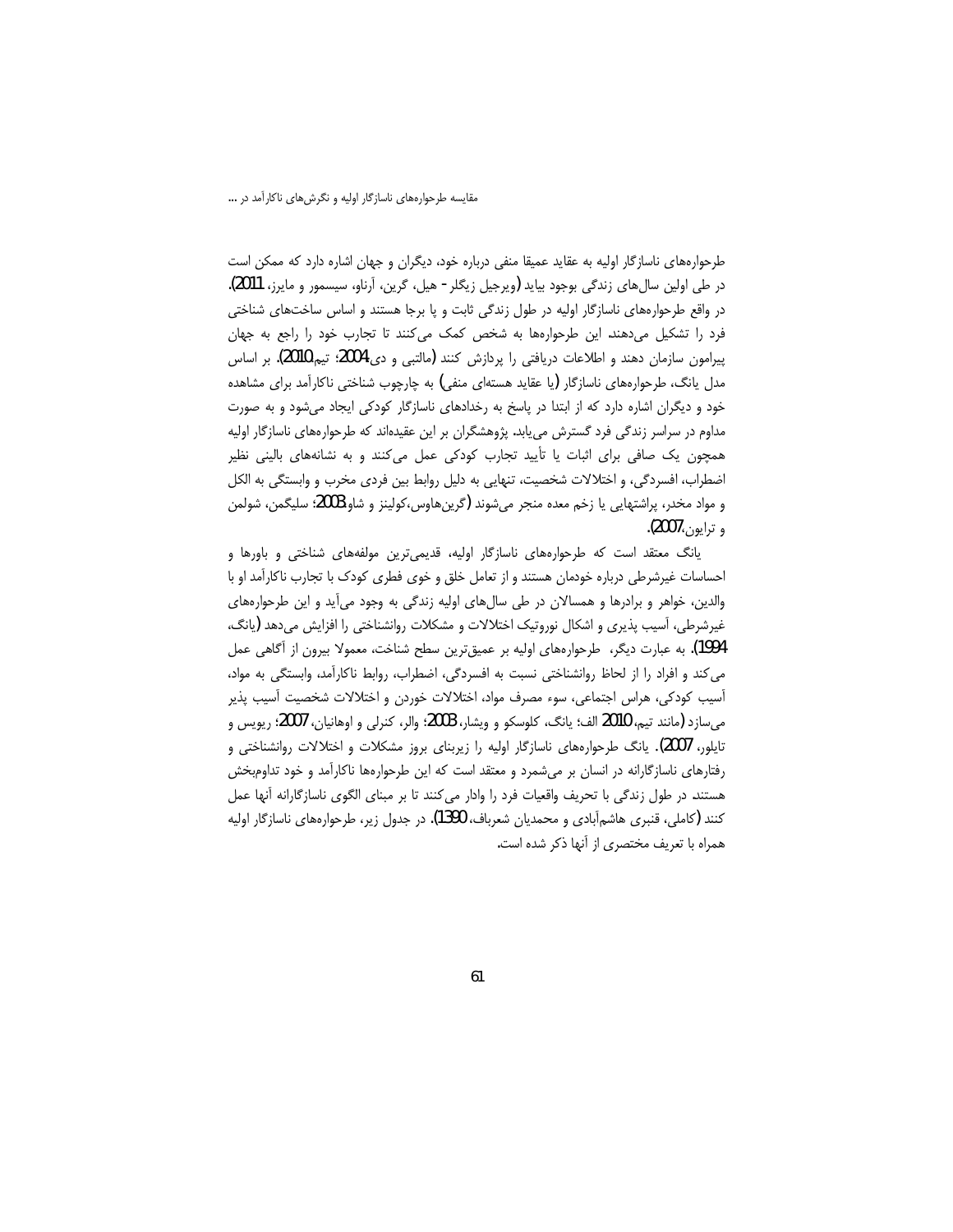فصلنامه پژوهشهای کاربردی روانشناختی، علمی- پژوهشی، شماره 1، سال پنجم

| طرحوارەھاي ناسازگار اوليه (EMS)     | توصيف مختصر                                             |
|-------------------------------------|---------------------------------------------------------|
| 1.رھاشدگی                           | عقیده به این که افراد مطمئن فرد را ترک کردهاند          |
| 2.عدم اعتماد/ سوء استفاده           | عقیده به این که دیگران دروغگو یا منفعت طلبند            |
| 3.محروميت هيجاني                    | این احساس که حمایت هیجانی کافی در دسترس نیست            |
| 4. نقص/ شرم                         | عقیده به این که دیگران معیوب یا بی رزش ند               |
| 5. انزوای اجتماعی <i>اب</i> یگانگی  | احساس جدایی از دیگران                                   |
| 6. وابستگ <i>ی   بی</i> کفایتی      | احساس ناتوانی در مراقبت از خود                          |
| 7. آسیبپذیری نسبت به بیماری         | اعتقاد به قريب الوقوع بودن مصيبت                        |
| 8. خود تحول نايافته / گرفتار        | همجوشي هويت با افراد مهم                                |
| 9. شكست                             | عقیده به بی کفایتی در مقایسه با دیگران                  |
| 10. استحقاق/ بزرگ،منشی              | اعتقاد به برتری و سزاوارتر بودن نسبت به دیگران          |
| 11. خود نظم،بخشی / خودکنترلی ناکافی | اعتقاد به ناتوانی در بازداری هیجانات و تکانهها          |
| 12. اطاعت                           | احساس اینکه نیازهای فرد کم اهمیتتر از نیازهای دیگران ند |
| 13. فداكاري                         | نیازهای خود را فدای نیازهای دیگران کردن                 |
| 14. تاييدجويي                       | نیاز شدید به تایید و تصدیق شدن از جانب دیگران           |
| 15. منفی <i>گ</i> رایی/ بدبینی      | تمرکز فراگیر بر جنبههای منفی زندگی                      |
| 16. بازداری هیجانی                  | بازداری از ابراز هیجانی                                 |
| 17. معیارهای سرسختانه/ بیش نتقادی   | میل کمالگرایی به موفقیت                                 |
| 18. تنسه                            | اعتقاد به اینکه اشتباهات مستحق تنبیهاند                 |

جدول 1- طرحوارههای ناسازگار اولیه

اقتباس از هاوک و پرونچر (2012)

از سوی دیگر در دیدگاه شناختی، افکار آشفتهساز مبنای بروز اختلالات هیجانی است (یک، براون استیر و ویسمن،1991). بک بیان میکند که افکار، تجسمات و تکانههای مزاحم زمانی به آشفتگی می|نجامند كه براي فرد مهم باشند و با افكار خود آيند منفي مرتبط شوند (بنازي، 2006). ارزيابي شناختي، طرحوارهها، باورها و نگرشهای افراد از یک موقعیت، بر روی سازگاری آنها اثر میگذارد. بنابراین، بعد نگرش که جزء شناختی رفتار است در فرایند ایجاد تنش تأثیر بهسزایی دارد. نقش باورها، نگرشها و فرایندهای ذهنی دیگر در بسیاری از اختلالات و مشکلات رفتاری نشان داده شده و معلوم شده است که باورهای غیرمنطقی می توانند، رنجهای افراد را تشدید کنند (سیاروچی، 2004). بر اساس تحقیقات و بررسیهای انجام شده، فرایندهای وابستگی به مواد تحت تاثیر باورها و نگرشهای بیماران است (هولمن، 2004).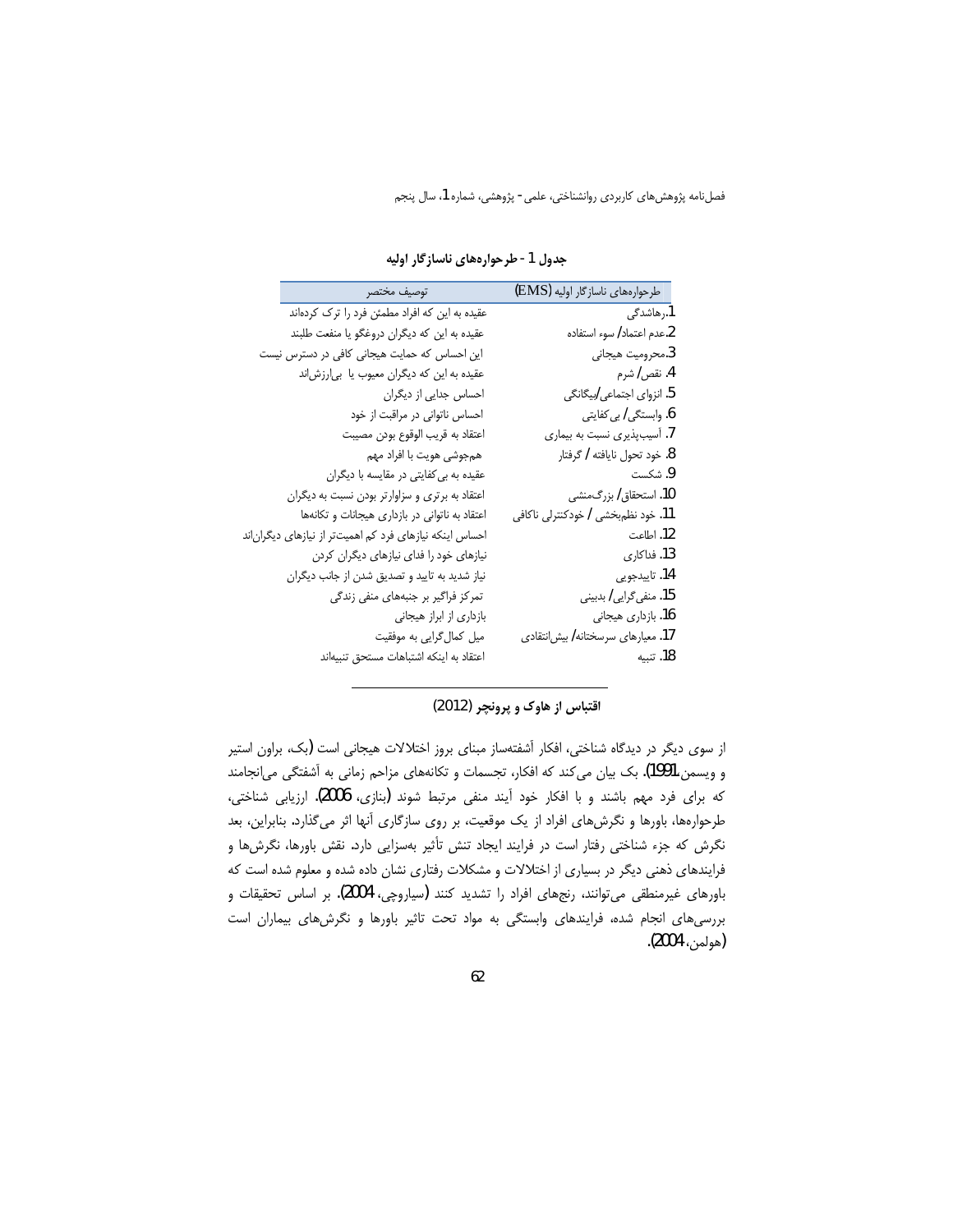نگرش های ناکارآمد<sup>1</sup>، فرض ها و باورهای جهتگیرانهای هستند که فرد نسبت به خود، جهان اطراف و آینده دارد (آبلا و اسکیتچ، 2007). به عبارت دیگر نگرش های ناکارآمد ، نگرش ها و باورهایی هستند که فرد را مستعد افسردگی و یا به طور کلی آشفتگی روانی میکند. از نظر بک نگرشهای ناکارآمد معیارهایی انعطاف ناپذیر و کمال گرایانه هستند که فرد از آن برای قضاوت دربارهی خود و دیگران استفاده می کند. از آنجا که این نگرشها انعطاف اپذیر، افراطی و مقاوم در مقابل تغییراند، ناکارآمد یا نابارور قلمداد ميشوند (ديويدسون، 1998؛ ترجمه حسين شاهي و دهستاني، 1383).

بک نقش نگرش ها و شناختهای ناکارآمد و ناسازگارانه را در ایجاد رفتارهای ناسازگارانه مورد تاکید قرار داده است. از نظر او، ابتدا، درمانجویان باید از آنچه که به آن فکر می کنند آگاه شوند، در مرحله بعد، باید افکار غلط خود را شناسایی کنند و در ادامه با جایگزین کردن قضاوتهای درست به جای قضاوت-های نادرست و دریافت فیدبک لازم که بیانگر درست بودن تغییرات آنهاست، دورهی درمان را به اتمام برسانند. نقش باورها، نگرشها و فرایندهای ذهنی دیگر در بسیاری از اختلالات و مشکلات رفتاری نشان داده شده و معلوم شده است که باورهای غیرمنطقی می توانند، رنجهای افراد را تشدید کنند (سياروجي، 2004).

در پژوهشی رحیمپور، عباسیان و مقصودلو (1391) در پژوهش خود تحت عنوان مقایسه طرحواره-های ناسازگار اولیه در مردان و زنان مبتلا به سوء مصرف مواد، به این نتیجه رسیدند که بین ابعاد طرحوارههای دو گروه زنان و مردان در یازده بعد تفاوت معناداری وجود دارد. اختلاف بین نمرات در طرحوارههای ناسازگار رهاشدگی / بی ثباتی، بی|عتمادی، محرومیت هیجانی، نقص / شرم، آسیبپذیری نسبت به ضرر، خود تحول نایافته/ گرفتار،استحقاق/ بزرگ،منشی، خویشتنداری، اطاعت، پذیرش جویی/ جلب توجه و طرحوارههای ناسازگار منفی گرایی/ بدبینی میباشد. همچنین ستوده، پور آقا، کافی و ترکمن (1391) در مطالعهای با عنوان مقایسه نگرش ناکارامد و توانایی کنترل فکر در افراد وابسته به آمفتامین و افراد عادی شهر تهران، به این نتیجه رسیدند که بین دو گروه وابسته به مواد و عادی در میزان نگرش ناکارامد و توانایی کنترل فکر تفاوت معناداری وجود دارد. بنابراین، با توجه به اثرگذاری عمیق و بسیار زیاد طرحوارههای ناسازگار اولیه و نگرشهای ناکارآمد افراد بر فرآیندهای روانی و رفتاری به عنوان عوامل زیربنایی اختلالات روانی به ویژه در رابطه با وابستگی به مواد از یک سو (تیم، 2010 الف؛ یانگ، كلوسكو و ويشار، 2003؛ والر، كنرلي و اوهانيان، 2007؛ ريويس و تايلور، 2007 و ستوده، پور آقا، كافي و ترکمن، 1391)، و تعداد بسیار اندک پژوهشهای به عمل آمده راجع به مقایسه این متغیرها در افراد وابسته به مواد و افراد عادی از سوی دیگر، این پژوهش به مقایسه طرحوارههای ناسازگار اولیه و

<sup>&</sup>lt;sup>1</sup>. dysfunctional attitudes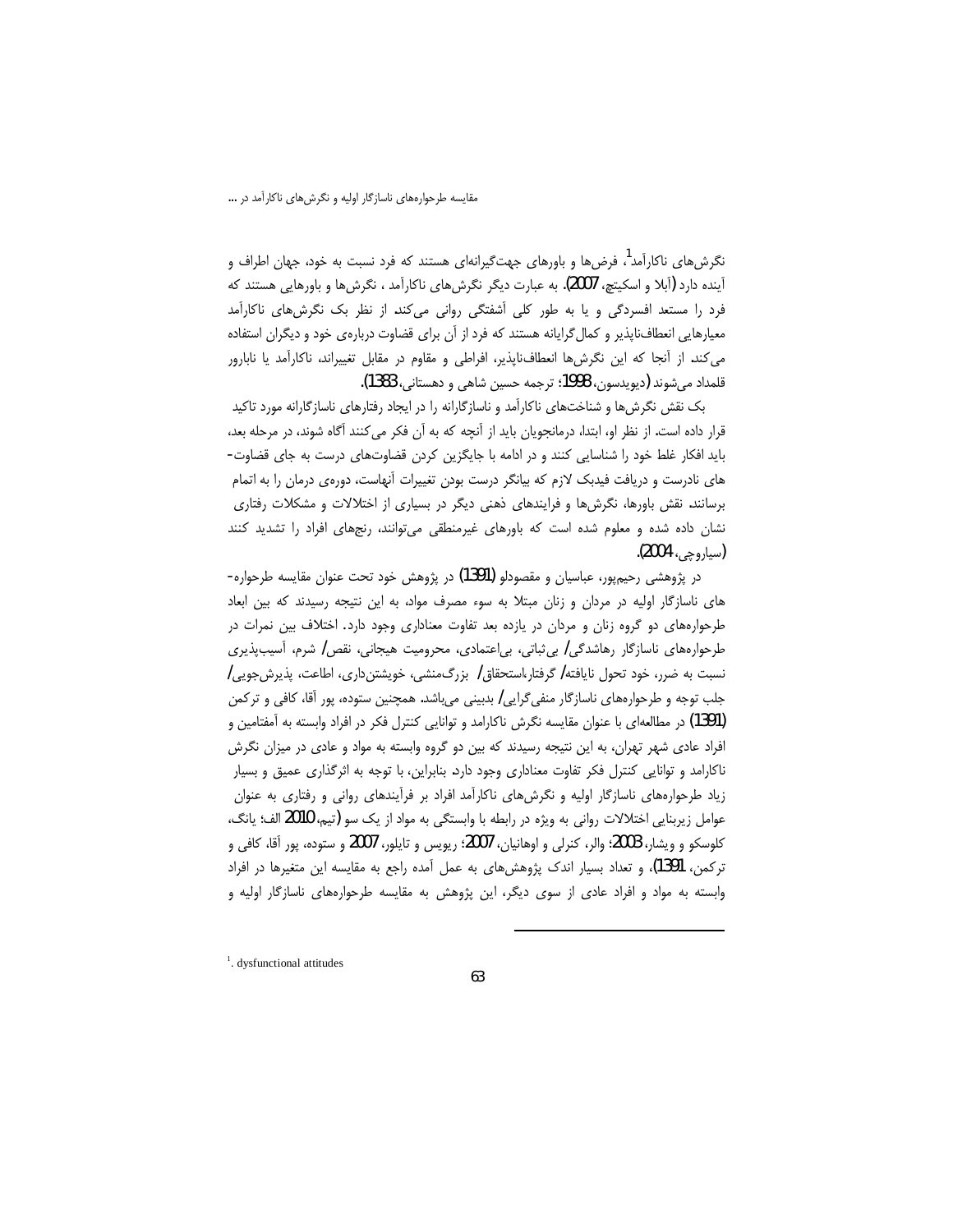فصلنامه پژوهش های کاربردی روانشناختی، علمی- پژوهشی، شماره 1، سال پنجم

نگرشهای ناکارآمد در افراد وابسته به مواد و افراد سالم و همچنین تعیین میزان استفاده از هر کدام از این متغیرها توسط این دو گروه در برخورد با حوادث مختلف زندگی میپردازد تا زوایای بیشتری از آن را آشکار ساخته و زمینهای برای پژوهشهای آتی و درمان وابستگی به مواد با هدف تغییر و اصلاح طرحوارههای ناسازگار اولیه و نگرشهای ناکارآمد معتادان باشد.

# روش

طرح پژوهش حاضر از نوع پژوهشهای علی— مقایسهای است، که در اَن به مقایسه طرحوارههای ناسازگار اولیه و نگرشهای ناکارآمد در افراد وابسته به مواد و افراد سالم میپردازد.

# جامعه، نمونه و روش نمونهگیری

جامعه پژوهش را کلیه معتادان مراجعهکننده به کلینیکهای ترک اعتیاد شهر کرمانشاه در 3 ماهه اول سال 91 تشکیل دادند. روش نمونهگیری به صورت تصادفی خوشهای چند مرحلهای میباشد. بدین صورت که ابتدا از بین کلینکهای سطح شهر، سه کلینیک را تصادفا انتخاب و تعداد 75 نفر از آنها پس از کسب رضایت، پرسشنامهها را تکمیل نمودند.

گروه دوم، افراد سالم را تشکیل میدادند که این گروه با شیوه همتاسازی انتخاب شدند. به منظور افزایش اعتبار درونی یافتهها، سن، وضعیت تاهل و سطح تحصیلات دو گروه کنترل شد. نمونه مورد مطالعه عبارت بود از 75 نفر (50%) افراد عادي و 75 نفر (50%) افراد وابسته به مواد كه از اين تعداد 87 نفر (58%) از آنها متاهل، 45 نفر (30%) مجرد و 18 نفر (12%) مطلقه بودند. همچنین در میان افراد معتاد 20 نفر (26/6%) هروئين، 14 نفر (18/6%) شيشه و كراك، 24 نفر (32%) ترياك و 17 نفر (22/7%) بقيه مواد را مصرف می نمودند.

در این پژوهش به منظور بررسی تفاوت میانگین دو متغیر در دو گروه، از آزمون تحلیل واریانس چند متغيره استفاده شد.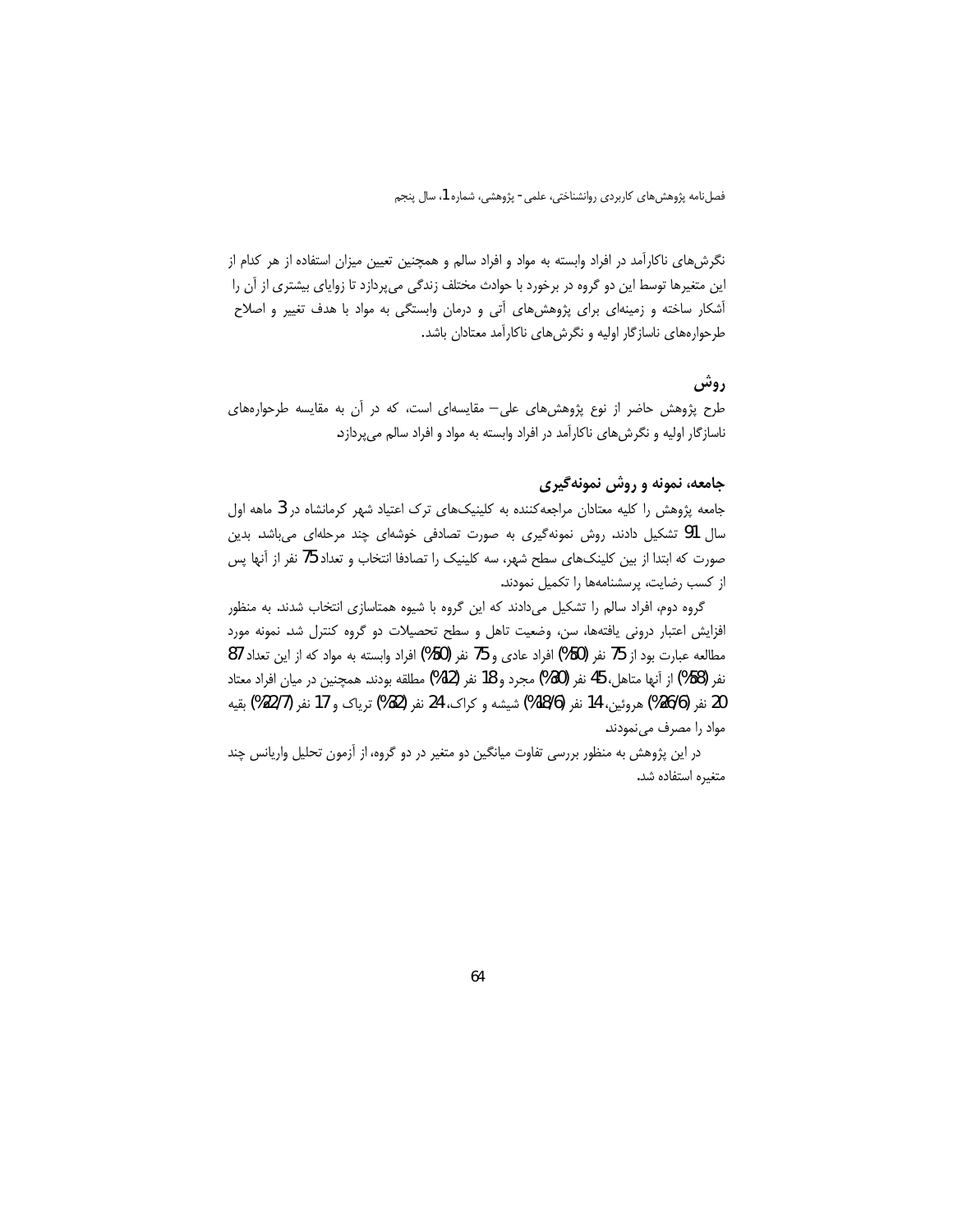مقایسه طرحوارههای ناسازگار اولیه و نگرشهای ناکارآمد در …

ابز ار

1. فرم کوتاه پرسشنامهی طرحواره یانگ (SF-YSQ)<sup>1</sup>: این پرسشنامه 75 گویهای توسط یانگ (1998) برای ارزیابی 15 طرحواره ناسازگار اولیه ساخته شده است. این طرحوارهها شامل محرومیت هیجانی، رها شدگی، بی اعتمادی، انزوای اجتماعی، نقص، وابستگی، آسیبپذیری نسبت به ضرر، خود تحول نیافته، اطاعت، بازداری هیجانی، فداکاری، معیارهای نامربوط، خودکنترلی ناکافی، استحقاق و شکست طراحی شده است (ولبرن و همکاران، 2002). هر پرسش بر یک مقیاس 6 درجهای نمرهگذاری میشود (1 برای کاملا نادرست و 6 برای کاملا درست)، در این پرسشنامه هر 5 پرسش یک طرحواره را میسنجد و برای به دست آوردن نمرهی طرحوارهها، میانگین نمره در هر 5 سوال محاسبه میگردد و در هر كدام از طرحوارهها كه فرد نمرهى بيشترى كسب كند، آن طرحواره به عنوان طرحواره ترجيحى وى در نظر گرفته میشود و چنانچه میانگین هر خرده مقیاس بالاتر از 2/5 باشد آن طرحواره ناکارآمد است. حداقل نمره برای هر طرحواره 5 و حداکثر آن نمره 25 می باشد و دامنه آن بین 75 تا 375 می باشد. هنجاریابی این پرسشنامه در ایران توسط آهی (1385) در دانشگاههای تهران انجام گرفته است. همسانی درونی با استفاده از آلفای کرونباخ در جمعیت مونث 0/97 و در جمعیت مذکر 0/98 بدست آمده است.

در پژوهش شهامت، ثابتی و رضوانی (1389)، ضریب آلفای 0/96 برای این پرسشنامه بدست آمده است. همچنین ضریب آلفای مربوط به هر یک از طرحوارهها به شیوه زیر گزارش شده است: محرومیت ھیجانی (0/86)، طرد/ بی ثباتی (0/70)، بی اعتمادی / بدرفتاری (0/81)، انزوای اجتماعی / بیگانگی (0/79)، نقص / شرم (0/89)، شكست (0/89)، وابستگی / بی كفایتی (0/84)، آسیبیذیری نسبت به بيماري (0/84)، خود تحولiايافته / گرفتار (0/77)، اطاعت (0/82)، فداكاري (0/82)، بازداري هيجاني (0/78)، معیارهای سرسختانه / بیش|نتقادی (0/69)، استحقاق / بزرگ،منشی (0/78) و خود کنترلی ناكافي (0/71). در پژوهش حاضر پايايي مقياس با روش آلفاي كرونباخ 0/86 بدست آمد.

2. مقیاس نگرش های ناکارآمد (DAS)<sup>2</sup>: این پرسشنامه شامل 40 گویه است که توسط بک و ویسمن (1978) بر مبنای نظریه شناختی بک طراحی شده است و دارای اعتبار و پایایی مناسبی است. این یرسشنامه دارای 5 زیر مقیاس است که عبارتند از: خشنودسازی، تاثیرگذاری، تاثیرپذیری، آسیبپذیری و کمال گرایی. روش نمرهگذاری مقیاس نگرشهای ناکارآمد به این شکل است که هر پاسخ آن نمرهای از (1) كاملا مخالف تا (7) كاملا موافق مي گيرد و آزمودني بايد ميزان موافقت و مخالفت خود را با هر گويه بر روی مقیاس هفت نقطهای درجه بندی کند و نمرههای بالا (6 و 7) در هر سوال نشاندهنده نگرش-

<sup>&</sup>lt;sup>1</sup>.Short Form-Young Schema Questionnaire

<sup>&</sup>lt;sup>2</sup>. dysfunctional attitudes scale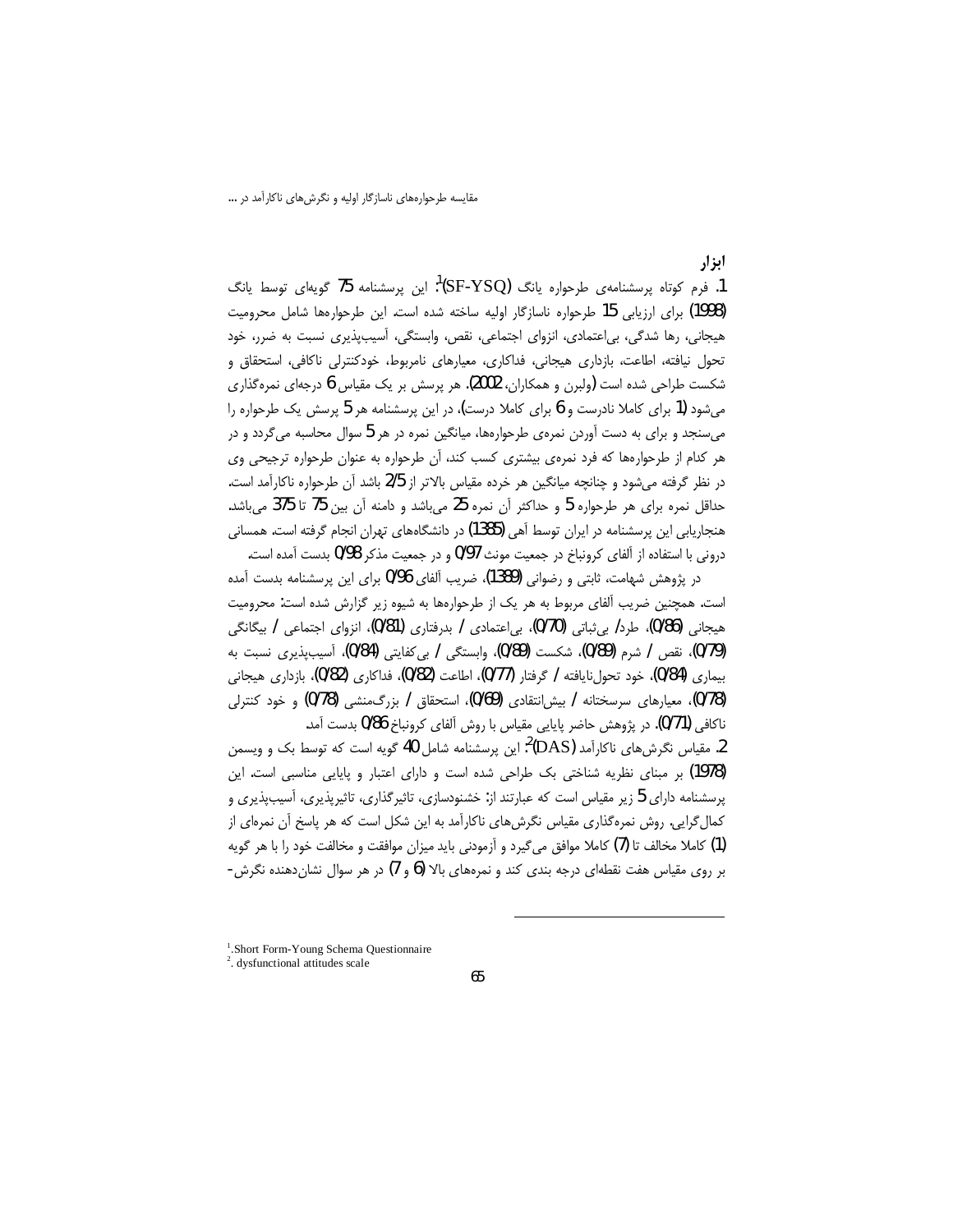فصلنامه پژوهشهای کاربردی روانشناختی، علمی- پژوهشی، شماره 1، سال پنجم

های ناکارآمد است. البته در مورد مادههای 28٫117،12٫۶،24،35،30،29 نمرهگذاری مادهها برعکس ساير موارد مي باشد. بنابراين، نمره أزمودني از حداقل 40 تا حداكثر 280 خواهد بود. مطابق تحقيقات مختلف، میانگین نمرات بدست آمده برای افراد سالم از 119 تا 128 گزارش شده است و نمرات بالاتر نشانگر آسیب پذیری است (طهرانی زاده، 1383).

مجموع نمرات این آزمون، معرف ناکارآمدی نگرش فرد میباشد. بررسیهای متعدد نشان داده است که مقیاس نگرشهای ناکارآمد از اعتبار پیش[زمون-پس[زمون، ثبات درونی و روایی همزمان بسیار عالی برخوردار میباشد. مطالعات، همسانی درونی این آزمون را 0/90 و ثبات آن 0/73 گزارش کرده است. در ایران طهرانی;اده (1383) ضریب آلفای کرونباخ 0/84 تا 0/92 را برای این مقیاس گزارش کرده است و در پژوهش حاضر این مقدار با استفاده از روش آلفای کرونباخ محاسبه گردید که 0/90 بدست آمد.

### يافتهها

میانگین و انحراف استاندارد سنی آزمودنیهای پژوهش 1/5±29/11 است. در جدول 2 اطلاعات جمعيتشناختي آزمودنيها آمده است.

| افراد عادی<br>افراد وابسته به مواد            |
|-----------------------------------------------|
| فراواني<br>فراواني<br>درصد<br>درصد            |
|                                               |
| 26/67<br>20<br>30/66<br>23<br>سیکل و پایینتر  |
| 38/66<br>29<br>40<br>30<br>ديپلم              |
| 34/67<br>26<br>29/33<br>22<br>ليسانس و بالاتر |
| 21/34<br>16<br>24<br>18<br>پايين              |
| 46/66<br>35<br>41/33<br>31<br>متوسط           |
| 32<br>34/66<br>26<br>24                       |

جدول 2- اطلاعات جمعیتشناختی دو گروه افراد وابسته به مواد و افراد عادی

نتایج جدول 2 فراوانی و درصد افراد دو گروه وابسته به مواد و عادی را در متغیرهای جمعیتشناختی سطح تحصيلات و طبقه اجتماعي نشان مي دهد.

در جدول شماره 3 طرحوارههای ناسازگار در بین دو گروه مورد بررسی قرار گرفته است: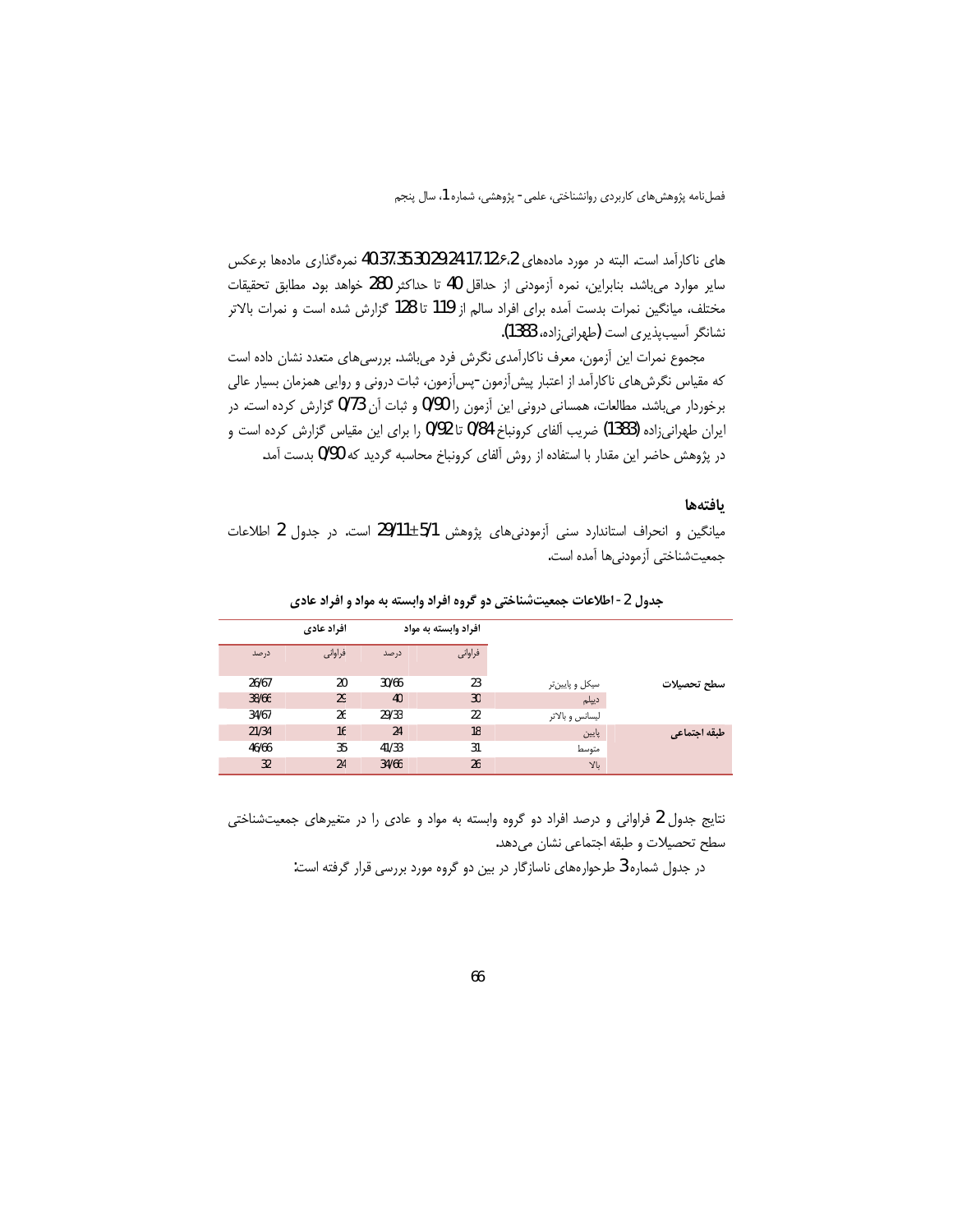|              | افراد عادى |      |         |      | افراد وابسته به مواد |                      |
|--------------|------------|------|---------|------|----------------------|----------------------|
| $\mathbf{P}$ | F          | S    | ميانگين | S    | ميانگين              |                      |
| 0/001        | 15/87      | 0/86 | 3/25    | 0/94 | 4/02                 | 1. رهاشدگی           |
| 0/001        | 17/34      | 1/60 | 3/14    | 1/67 | 3/76                 | 2. محروميت           |
|              |            |      |         |      |                      | هیجانی<br>3. انزوای  |
| 0/001        | 5/73       | 0/97 | 3/40    | 1/24 | 3/16                 |                      |
|              |            |      |         |      |                      | اجتماعي              |
| 0/001        | 5/09       | 0/75 | 3/49    | 0/87 | 4/12                 | 4. بدرفتاری/         |
|              |            |      |         |      |                      | بی عتمادی            |
| 0/006        | 9/11       | 0/83 | 2/64    | 0/83 | 3/36                 | 5. نق <i>ص ا</i> شرم |
| 0/001        | 7/34       | 0/69 | 3/13    | 1/54 | 3/61                 | 6. وابسته/ بى        |
|              |            |      |         |      |                      | لياقتى               |
| 0/001        | 6/09       | 0/87 | 3/17    | 1/53 | 3/64                 | 7. أسيبپذيري         |
|              |            |      |         |      |                      | نسبت به بیماری       |
| 0/001        | 2/55       | 1/15 | 2/43    | .193 | 2/85                 | 8. خود تحول          |
|              |            |      |         |      |                      | نيافته/ گرفتار       |
| 0/001        | 8/34       | 0/78 | 2/74    | 1/54 | 3/34                 | 9. شكست              |
| 0/001        | 5/13       | 0/98 | 3/17    | 0/21 | 4/11                 | 10. استحقاق/         |
|              |            |      |         |      |                      | <b>بزرگ منشی</b>     |
| 0/001        | 23/53      | 0/81 | 3/12    | 0/92 | 3/76                 | 11. خودكنترلى        |
|              |            |      |         |      |                      | ناكافى               |
| 0/004        | 9/73       | 0/84 | 3/01    | 1/14 | 3/54                 | 12. اطاعت            |
| 0/17         | 2/84       | 1/13 | 4/10    | 1/25 | 4/86                 | 13. فداكارى          |
| 0/001        | 6/48       | 1/10 | 4/02    | 1/36 | 4/35                 | 14. معيارهاي         |
|              |            |      |         |      |                      | سرسختانه/            |
|              |            |      |         |      |                      | بیش نتقادی           |
| 0/001        | 11/67      | 1/74 | 3/35    | 1/45 | 4/09                 | 15. بازداری          |
|              |            |      |         |      |                      | هيجانى               |

جدول 3- میانگین، انحراف استاندارد و تحلیل واریانس دو گروه در طرحوارههای ناسازگار اولیه

در جدول 3 میانگین و انحراف استاندارد دو گروه افراد وابسته به مواد و افراد عادی در طرحوارههای ناسازگار اولیه و نتایج آزمون تحلیل واریانس چند متغیره نشان داده شده است. همان گونه که نتایج نشان میدهد میانگین طرحوارههای رهاشدگی، محرومیت هیجانی، بدرفتاری/بی|عتمادی، نقص/شرم، وابسته ابی لیاقتی، آسیبپذیری نسبت به بیماری، خودتحول نیافته / گرفتار، شکست، استحقاق / بزرگ-منشی، خودکنترلی ناکافی، اطاعت، فداکاری، معیارهای سرسختانه/ بیش|نتقادی و بازداری هیجانی در گروه وابسته به مواد بیشتر از افراد عادی است، اما در طرحواره انزوای اجتماعی میانگین گروه عادی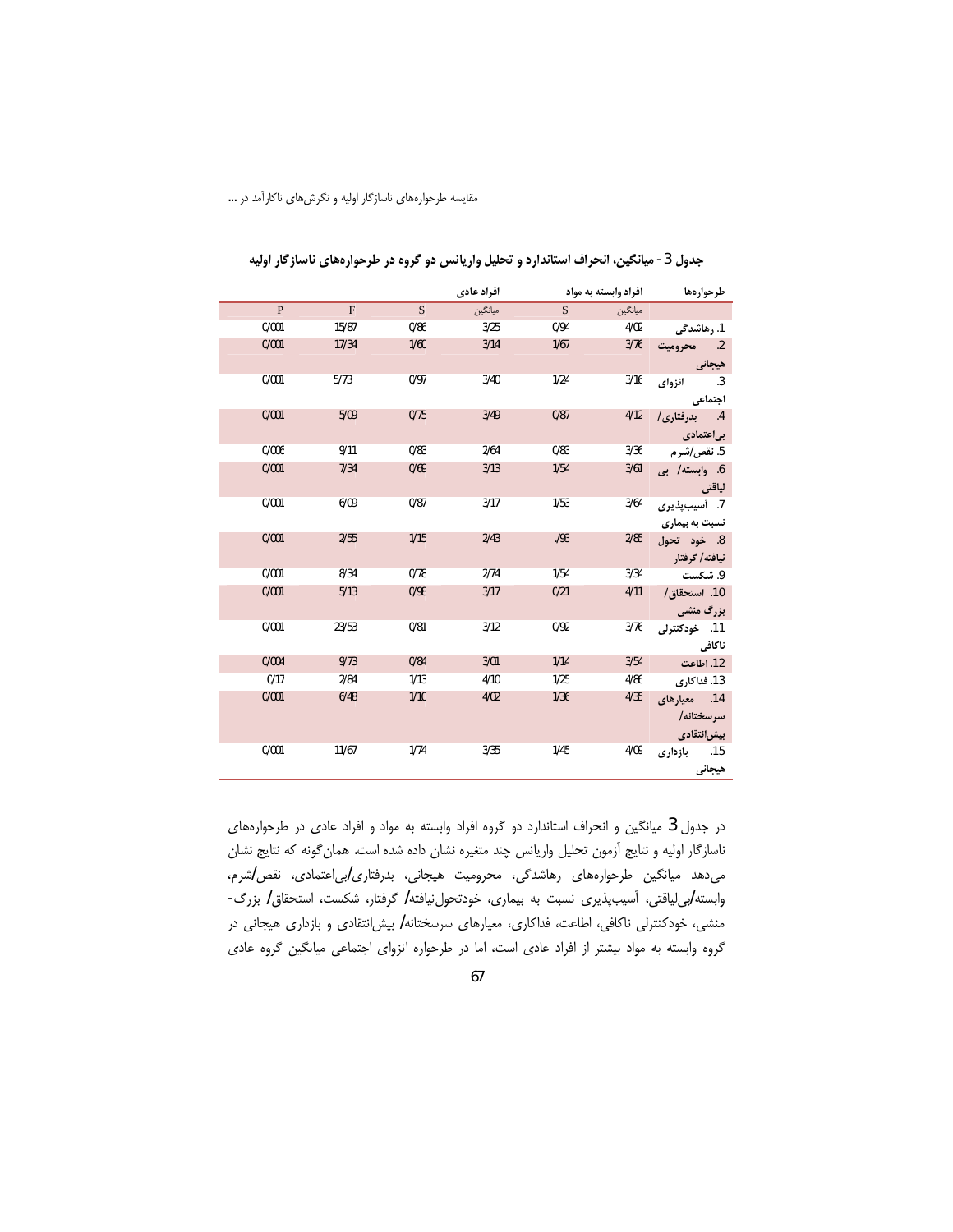بیشتر از گروه وابسته به مواد میباشد. نتایج کلی آزمون تحلیل واریانس چند متغیره معنادار بود، بنابراین فرضیه اول پژوهش مبنی بر اینکه بین افراد وابسته به مواد و افراد عادی از لحاظ طرحواره های ناسازگار اولیه تفاوت وجود دارد، مورد تایید قرار گرفت. در واقع دو گروه افراد وابسته به مواد و افراد عادی بجز طرحواره فداکاری، در سایر طرحوارهها در سطح p<001 تفاوت معناداری با هم داشتند. در جدول 4 نگرش های ناکارآمد دو گروه مورد مقایسه قرار گرفته است.

جدول 4- آزمون تحليل واريانس دو گروه افراد معتاد و عادي در نگرش هاي ناكارآمد

| متغير                | افراد وابسته به مواد |       | افراد عادي |       |       |       |  |
|----------------------|----------------------|-------|------------|-------|-------|-------|--|
|                      | ميانگين              | S     | ميانگين    | S     | F     | D     |  |
| نگرش@ای<br>ناكا, أمد | 137/20               | 41/12 | 98/47      | 23/26 | 23/72 | 0/001 |  |

همان طور که درجدول شماره 4 مشاهده می شود، در متغیر نگرش های ناکارآمد میانگین و انحراف معیار به ترتیب برای افراد وابسته به مواد 137/20 و 41/12، افراد عادی 98/47 و 23/26 می باشد. همچنین نتايج نشان مىدهد كه بين افراد وابسته به مواد و عادى از لحاظ نگرشهاى ناكارآمد تفاوت معنىدارى وجود دارد p<0/001) و F=23/72)، در نتيجه فرضيه دوم تأييد ميگردد. به عبارت ديگر، با توجه به میانگینها، افراد وابسته به مواد ، نسبت به افراد عادی از نگرشهای ناکارآمد بالاتری برخوردارند.

## بحث و نتیجه گیری

نتايج بدست آمده در تحقيق حاضر نشان مىدهد بين افراد وابسته به مواد و افراد عادى از لحاظ طرحوارههای ناسازگار اولیه تفاوت وجود دارد، بنابراین فرضیه اول تایید میگردد. به عبارت دیگر، افراد وابسته به مواد نسبت به افراد عادی ازطرحوارههای ناسازگار اولیه بیشتری برخوردارند. این یافته با نتایج تحقيقات گرينھاوس، كولينز و شاو (2003)؛ سليگمن، شولمن و ترايون (2007)؛ رحيم يور، عباسيان، مقصودلو (1391) همسو می،باشد. در تبیین این یافته می،توان چنین اذعان داشت که اصولا افرادی که عقاید منفی در مورد خود، دیگران و جهان اطراف دارند بیشتر به مصرف مواد گرایش پیدا می کنند و بعد از وابستگی به مواد نیز این عقاید عمیقا منفی ادامه پیدا می کنند و فرد در یک دور معیوب گرفتار می-گردد. وجود دیدگاههای بدبینانه نسبت به زندگی (نظیر دیگران با ما همدلی نخواهند داشت و ما را درک نمی کنند، یا آنها به موقع نیازهای ما را برآورده نخواهند کرد، نزدیکان از ما حمایت عاطفی نمی کنند، یا عقیده به اینکه دیگران ما را اَزار میدهند و به ما دروغ میگویند و یا احساس اینکه من شخصی شکست خورده و بی کفایتم و در هر زمینهای شکست خواهم خورد)، همگی موجب فراخوانی طرحواره-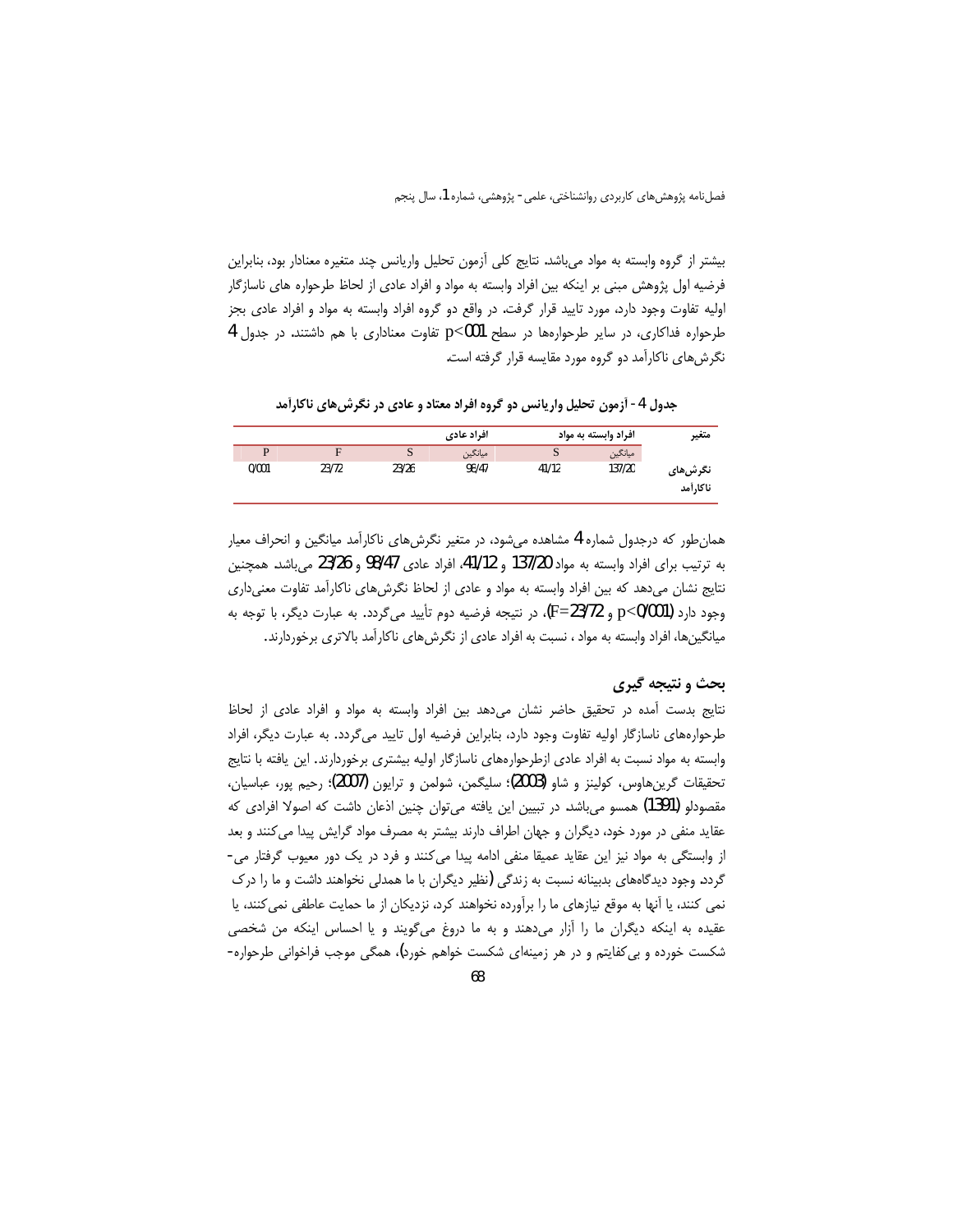های منفی شده و به کاهش توان مقابلهٔ شخص با مشکلات زندگی منجر می شود که آنها فرض کنند لازم است به مواد پناه ببرند که این کاستیها را جبران کند. بنابراین، به طور کلی طرحواره های منفی قادر هستند ارزیابی افراد را از رویدادهای فشارزا تحت تأثیر قرار دهند و از توانایی آنها برای مقابله با مشکلات بکاهند. فرض بر این است که رفتارهایی مانند سوءمصرف مواد به منظور کاهش هیجانهای منفی ناشی از فعالیت طرحوارههای ناسازگار به وجود میآیند که با نتایج مطالعات قبلی همخوانی دارد. مثلا صالحی، گلکاری و عرب بافرانی (1391) در پژوهش خود تحت عنوان مقایسه طرحوارههای ناسازگار اولیه در دانشجویان سیگاری و غیر سیگاری دانشگاه اصفهان، به این نتیجه رسیدند که بین طرحوارههای دو گروه تفاوت معناداری وجود داشت، به این صورت که در 6 طرحواره محرومیت هیجانی، رها شدگی، بازداری هیجانی، معیارهای سرسختانه، استحقاق و خود انضباطی ناکافی، تفاوت معناداری وجود دارد و در طرحواره های دیگر تفاوت معناداری وجود نداشت.

در مورد رابطه طرحوارهها با اختلالات رواني و بالاخص اختلالات شخصيت تحقيقات متعددى صورت گرفته است. به عنوان مثال، نتايج تحقيقي كه تغييرات طرحوارهها را قبل و بعد از يک دوره گروه درمانی بر روی یک گروه از بیماران با اختلالات روانپزشکی بررسی می¢رد، نشان داد که تغییرات معناداری نسبت به طرحوارههای "آسیبپذیری نسبت به بیماری"، "بیگانگی اجتماعی" و نقص و شرم" پس از دوره وجود دارد (ولبورن، داگ، کریستین و پانترفکت، 2000)، همچنین در پژوهشی که ذال، جوان و شیخانی (1391) به بررسی رابطه طرحوارههای ناسازگار اولیه و مکانیزمهای دفاعی در معتادین تحت درمان پرداختهاند به این نتیجه رسیدهاند که بین طرحوارههای ناسازگار اولیه و مکانیزمهای ناپخته در افراد معتاد رابطه مثبت و معناداري به لحاظ آماري وجود دارد.

نتیجه بعدی پژوهش، وجود رابطه معنادار بین نگرشهای ناکارآمد افراد وابسته به مواد و افراد عادی بود، که مورد تایید قرار گرفت. این یافته با نتایج پژوهش های کاهلر، رامسی، رد و براون (2002)؛ هویج دینگ، دی جونگ، ویرز و ورکویجن (2005)؛ جستاد، فرانک، هاگتوت و هاور (2011)، حاجی پور (1381) و ناورودي، يور آقا رودبرده، كافي و تركمن (1391) همسو مي باشد. نگرش هاي ناكارآمد، نگرشها و باورهایی هستند که فرد را مستعد افسردگی و یا به طور کلی آشفتگی روانی می کند. بک بیان میدارد که نگرشهای ناکارآمد، معیارهای انعطافناپذیر و کمال گرایانهای هستند که فرد از آن برای قضاوت درباره خود و دیگران استفاده می کند. این فرضها یا طرحوارهها در سازماندهی- ادراک، کنترل و ارزیابی رفتار مورد استفاده قرار میگیرند و از آنجاکه این نگرش ها، انعطافناپذیر، افراطی و مقاوم در برابر تغییر هستند، بنابراین ناکارآمد یا نابارورند (طهرانی;اده، 1383). چانگ و دی زوریلا (1996) اشاره می-كنند كه ارتباط بين افكار ناكارآمد و اختلال هاي گوناگون روانشناختي، توسط مطالعات تجربي گوناگون حمایت شده است. در تبیین یافته پژوهش حاضر می توان گفت اصولا افرادی که دارای افکار نامعقولی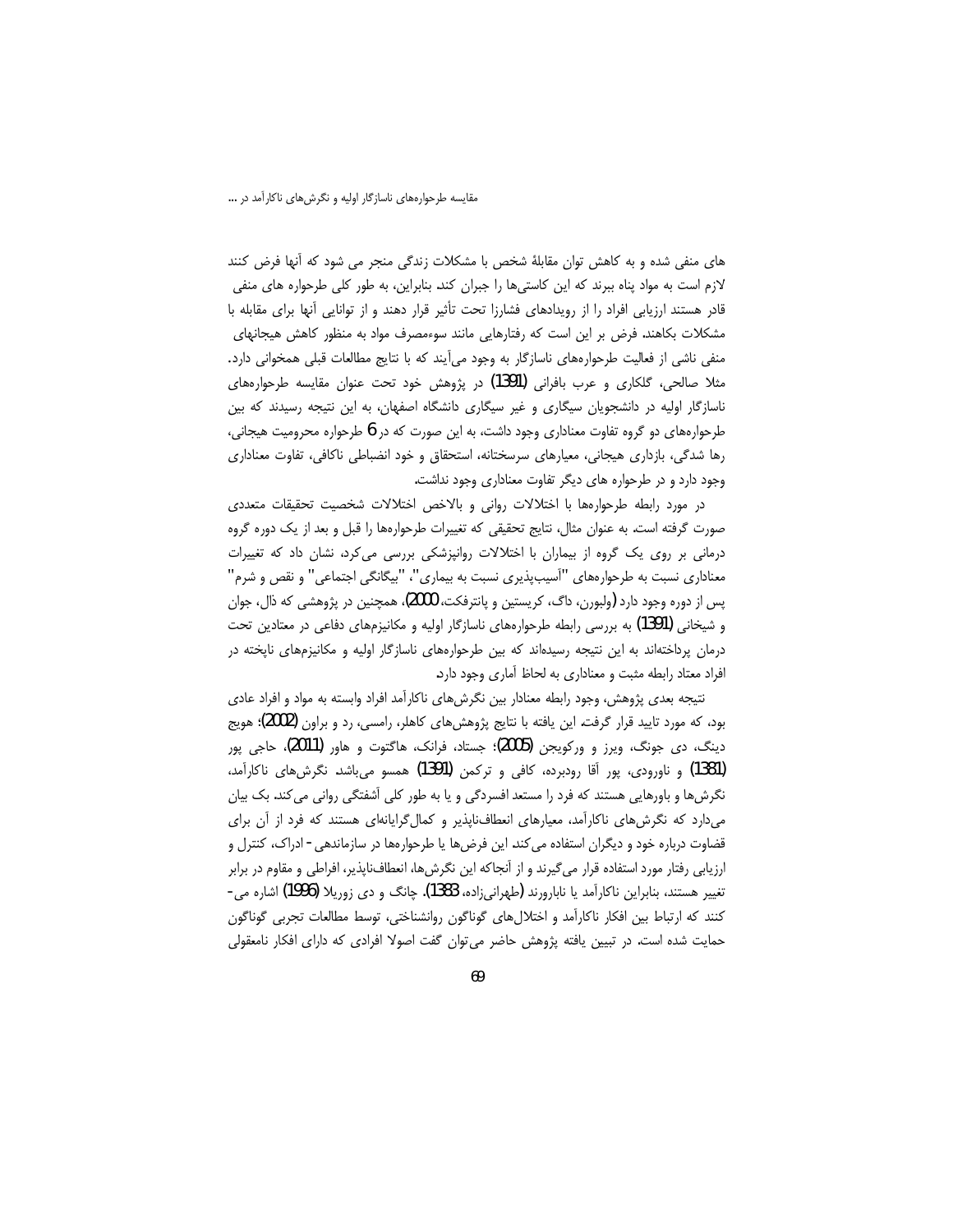فصلنامه پژوهش های کاربردی روانشناختی، علمی- پژوهشی، شماره 1، سال پنجم

هستند بیشتر به کارهای مخاطرهآمیز از جمله سوء مصرف مواد روی میآورند و به عبارتی این نگرش ها انعطافناپذیر، افراطی و مقاوم در مقابل تغییراند و ناکارآمد تلقی میشوند. از نظر الیس (1973)، عقاید نامعقول ونگرش های ناکارآمد، به بنیان های آشفته کنندهی رفتار تبدیل می شوند. این فلسفه از یک طرف اندیشهای الزامآور است که در نوع خود قدرتمند، خشک و جزمی است و از طرف دیگر، به استنباطهای فاجعه آمیز منجر میشوند. الیس تایید این فرایند را در یک چرخهی معیوب توضیح داده است؛ از نظر او، افراد، خود را به خاطر اینکه از لحاظ هیجانی ناراحت هستند سرزنش می کنند، سپس خود را به خاطر سرزنش کردن پیوسته ی خود ملامت نموده و از اینکه درصدد رواندرمانی برآمدهاند مجدداً سرزنش کرده و سپس نتیجه می گیرند که به طرز ناامید کنندهای مشکل دارند و کاری نمی توان برای آنها انجام داد (به نقل از لطفی کاشانی، 1387). بر اساس یافتههای پژوهش حاضر، پیشنهاد می،شود در پژوهش،های اّتی طرحوارههای ناسازگار در ارتباط با اضطراب و افسردگی و سایر اختلالات روانشناختی در افراد معتاد مورد مطالعه قرار گیرد. همچنین به پژوهشگران آتی پیشنهاد میگردد که درمانهای مبتنی بر طرحواره را بر طرحوارههای ناسازگار مورد بررسی قرار دهند.

## تشکر و قدردانی

در پایان از کلیه کسانی که ما را در انجام این پژوهش یاری نمودند، صمیمانه سپاسگذاری می شود.

## منابع

- آهي، قاسم (1385). هنجاريابي نسخه كوتاه پرسشنامه طرحواره يانگ . پايان نامه كارشناسي ارشد روانشناسي عمومي، دانشگاه علامه طباطبايي.
- حاجی پور، حسن. (1381). بررسی نگرشهای ناکارآمد، میزان استرس، راهبردهای مقابله با استرس در معتادان به مواد افیونی جویای درمان در مقایسه با افراد غیر معتاد. پایان نامه کارشناسی ارشد انستیتو روانپزشکی تهران.
- ستوده ناورودی، سید امید؛ پور آقا رودبرده، فاطمه؛ کافی، سید موسی و ترکمن، هادی. (1391). مقایسه نگرش های ناکارآمد و توانایی کنترل فکر در افراد وابسته به آمفتامین و افراد عادی شهر تهران. برگزیده چکیده مقالات اولین کنگره بین المللی دانشجویی اعتیاد، دانشگاه علوم پزشکی ارومیه، ص 246.
- شهامت، فاطمه؛ ثابتی، علیرضا و رضوانی، سمانه (1389). بررسی رابطه سبک های فرزندیروری و طرحواره های ناسازگار اولیه. مطالعات تربيتي و روانشناسي، 11(2): 234-239.
- ذال، بهناز؛ جوان، مریم و شیخانی، شهرام. (1391). رابطه طرحواره های ناسازگار اولیه و مکانیزم های دفاعی در معتادین تحت درمان مراكز ترك اعتياد بيرجند. برگزيده چكيده مقالات اولين كنگره بين المللي دانشجويي اعتياد، دانشگاه علوم پزشكي اروميه، ص 270.
- ذوالفقاري، مريم؛ فاتحى زاده، مريم و عابدي، محمدرضا. (1387). تعيين رابطه بين طرحواره هاي ناسازگار اوليه با ابعاد صميميت زناشويي زوجين شهر اصفهان. فصلنامه خانواده پژوهي، 4 (15): 261-247.
- رحیم پور، فرزانه؛ عباسیان، محبوبه و مقصودلو، مهدیس. (1391). مقایسه طرحواره های ناسازگار اولیه در مردان و زنان مبتلا به سوء مصرف. برگزیده چکیده مقالات اولین کنگره بین المللی دانشجویی اعتیاد، دانشگاه علوم پزشکی ارومیه، ص 145.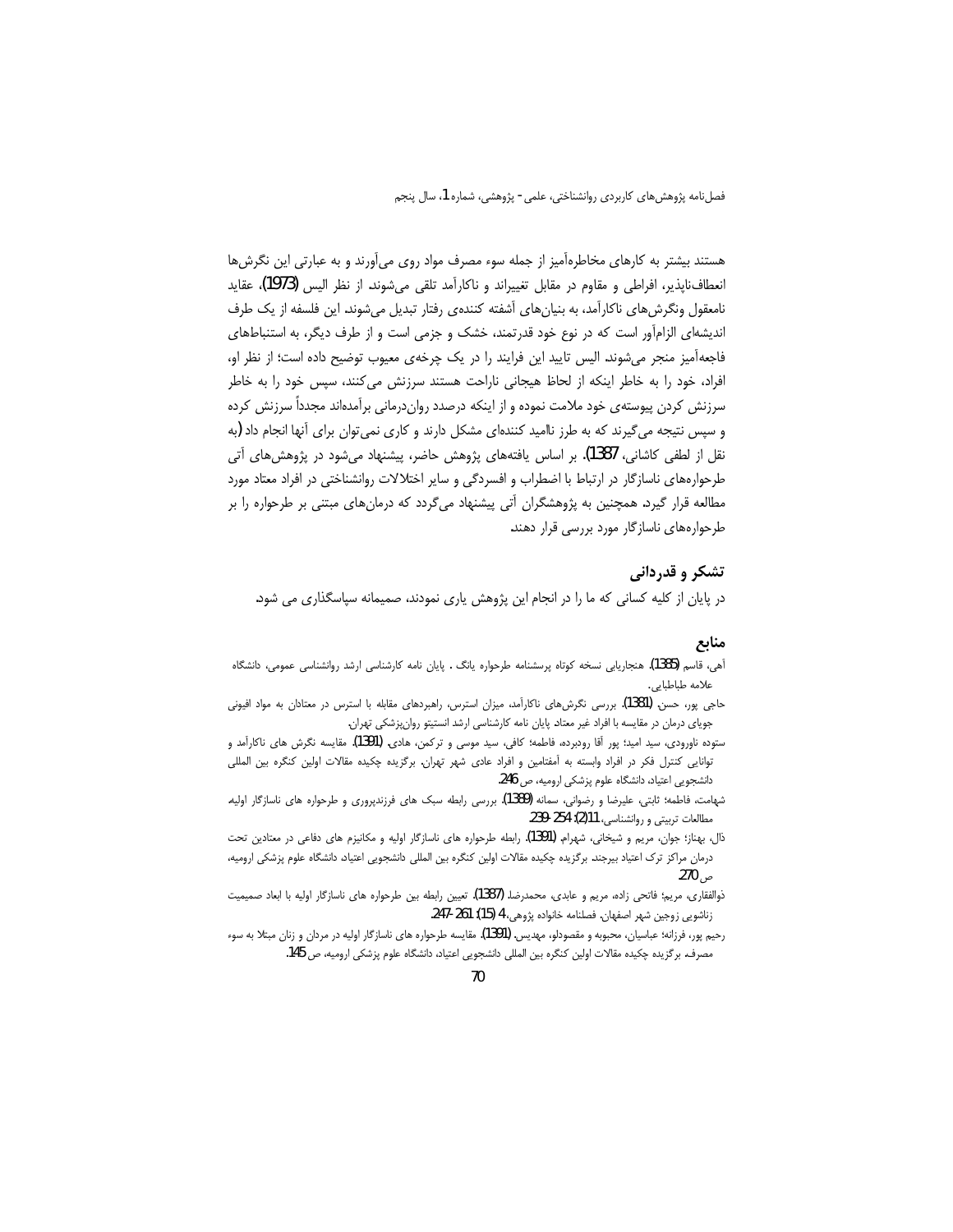- صالحی، هاجر؛ گلکاری، طاهره و عرب بافرانی، حمیدرضا. (1391). مقایسه طرحواره های ناسازگار اولیه در دانشجویان سیگاری و غیر سیگاری دانشگاه اصفهان. برگزیده چکیده مقالات اولین کنگره بین المللی دانشجویی اعتیاد، دانشگاه علوم پزشکی ارومیه، ص 114.
- طهرانی زاده مریم. (1383). بررسی نارساکنش وری نگرش دختران فراری و عادی .پایان نامه کارشناسی ارشد روان شناسی عمومی، دانشگاه تربیت مدرس.
- كاملي، زهرا؛ قنبري هاشم آبادي، بهرامعلي؛ أقا محمديان شعرباف، حميد. (1390). بررسي اثربخشي گروه درماني شناختي متمركز بر طرحواره بر تعدیل طرحواره های ناسازگار اولیه در دختران نوجوان بی سرپرست و بد سرپرست. پژوهش های روانشناسی بالینی و مشاوره، 1(1): 98-83..
- ۔<br>لطفی کاشانی، فرح. **(1387).** تاثیر مشاورەی گروهی مبتنی بر رویکرد رفتاری شناختی در کاهش نگرش@ای ناکارآمد. اندیشه و , فتا, . 2 (8): 78 –67.

نیل، دیویدسون. (1998). آسیب شناسی روانی. (ترجمهی حمیدرضا حسین شاهی برواتی و مهدی دهستانی، 1383)، تهران: روان. هاديان مباركه، رضا؛ نوري، ابوالقاسم و ملكپور، مختار. (1389). سايكودرام و اعتياد. فصلنامه تازههاي رواندرماني، 16(56): 56-47.

#### **Reference**

- Abela, R.Z.& Skitch, S. A. (2007). Disfunctional attitudes, self-steem, and hassles: cognitive vulnerability to depression in children of affectively ill parent. Behavior research and therapy, 45: 1127-1140.
- Benazzi, F. (2006). Borderline personality-bipolar spectrum relationship. ProgNeuropsychopharmacolBiol Psychiatry, 30(1): 68-74.
- Beck, A. T., Brown, G., Steer R. A., Weissman, A.N. (1991). Factor analysis of the dysfunctional attitude scale in a clinical population. Psychological Assessment, 3(3): 478-483.
- Chang, E.C. & D'zurilla, T.J. (1996). Irrational beliefs as prediction of anxiety and depression incollage population. Personality and Individual Differences, 20(2): 212-219
- Ciarrochi, J. (2004). Relationships between dysfunctional belifs and Positiveand negative indices of well- being: A critical evaluation of the common belifs survery- 111. Journal of Rational Emotive & Cognitive-Behavior Therapy,  $22(3)$ :171-188.
- Galanter, M. (2006). Innovations: alcohol & drug abuse: spirituality in Alcoholics Anonymous: a valuable adjunct to psychiatric services. psychiatric services, 57(3), 307-309.
- Greenhaus, J.H., Collins, K.M.& Shaw, J. (2003). The relation between work-family balance and quality of life. Journal of Vocational Behavior, 63: 510-531.
- Hansen, E. B & Breivik G. (2001). Sensation Seeking as a Predictor of Positive and Negative Risk Behavior among Adolescents. Personality and Individual Differences,  $30:627-640.$
- Hawke, Lisa D. & Provencher, Martin D. (2012). Early maladaptive schemas among patients diagnosed with bipolar disorder. Journal of Affective Disorders, 136: 803-811.
- Holman, R. C. (2004). Emotion and motive effects on Drug Related cognition. Handbook of addictive disorders apractical guide to diagnosis and treatment. United states of America published John wiley x sonse, Inehoboken, Newjersey.